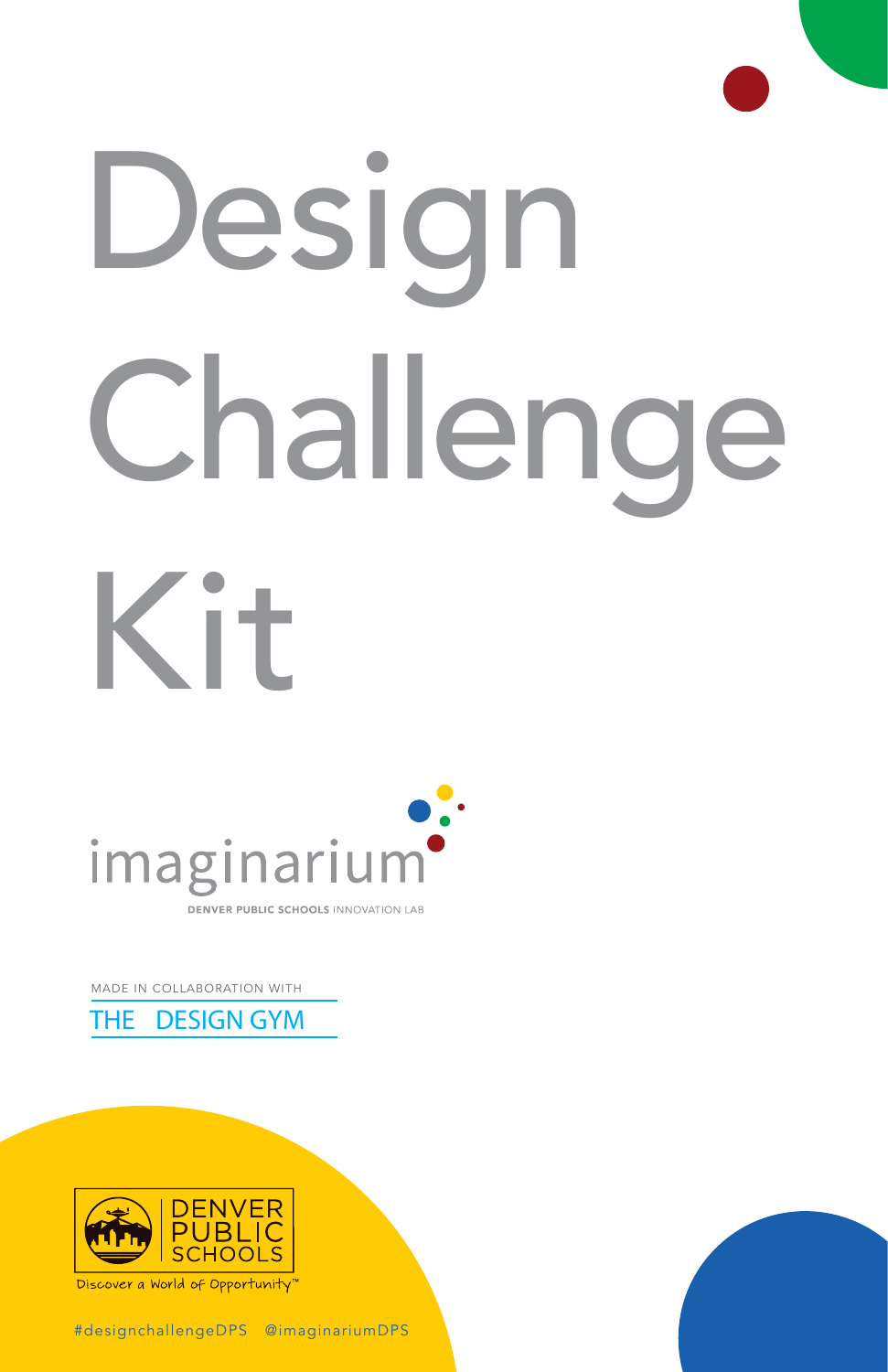# How to Use This Kit

#### **OVERVIEW**

The imaginarium Design Challenge is your opportunity to pitch an innovative idea that has the potential to radically reinvent public education. Everyone is welcome to submit and application to pitch an idea! Design challenges happen up to twice a year with thousands of dollars in prize money awarded to the most innovative ideas.

#### What is a design challenge kit and why do I need it?

The Design Challenge Kit is a self-guided tool to help prepare anyone who is interested in developing an innovative idea and pitching it. There are two parts to the kit: Idea Prep and Pitch Prep. Idea Prep provides strategies for how to design, develop and test an innovative idea. Pitch Prep provides an outline of what to include when you present your overall concept in front of an audience for funding. Ultimately, this kit will help you start the process of developing and testing your idea so that you will get some practice with the design process and submit the best possible application for the Design Challenge.

#### What is a Design Challenge Info Session?

Design Challenge Info sessions are in person workshops where you can: 1) receive hands-on guidance on specific Idea Prep methods, 2) work alongside imaginarium staff to get personalized coaching, and 3) meet other innovators who are interested in transforming education. Each session is 1.5 hours and is designed for innovators who are curious but unsure about how to start to those who have serious plans already in place.

Design Challenge Info Session #1: Thursday, April 6th from 5:00-6:30pm, Location TBD Design Challenge Info Session #2: Wednesday, April 19th 5:00-6:30pm, Location TBD

#### Questions or need more support?

Email [imaginarium@dpsk12.org](mailto: imaginarium@dpsk12.org )

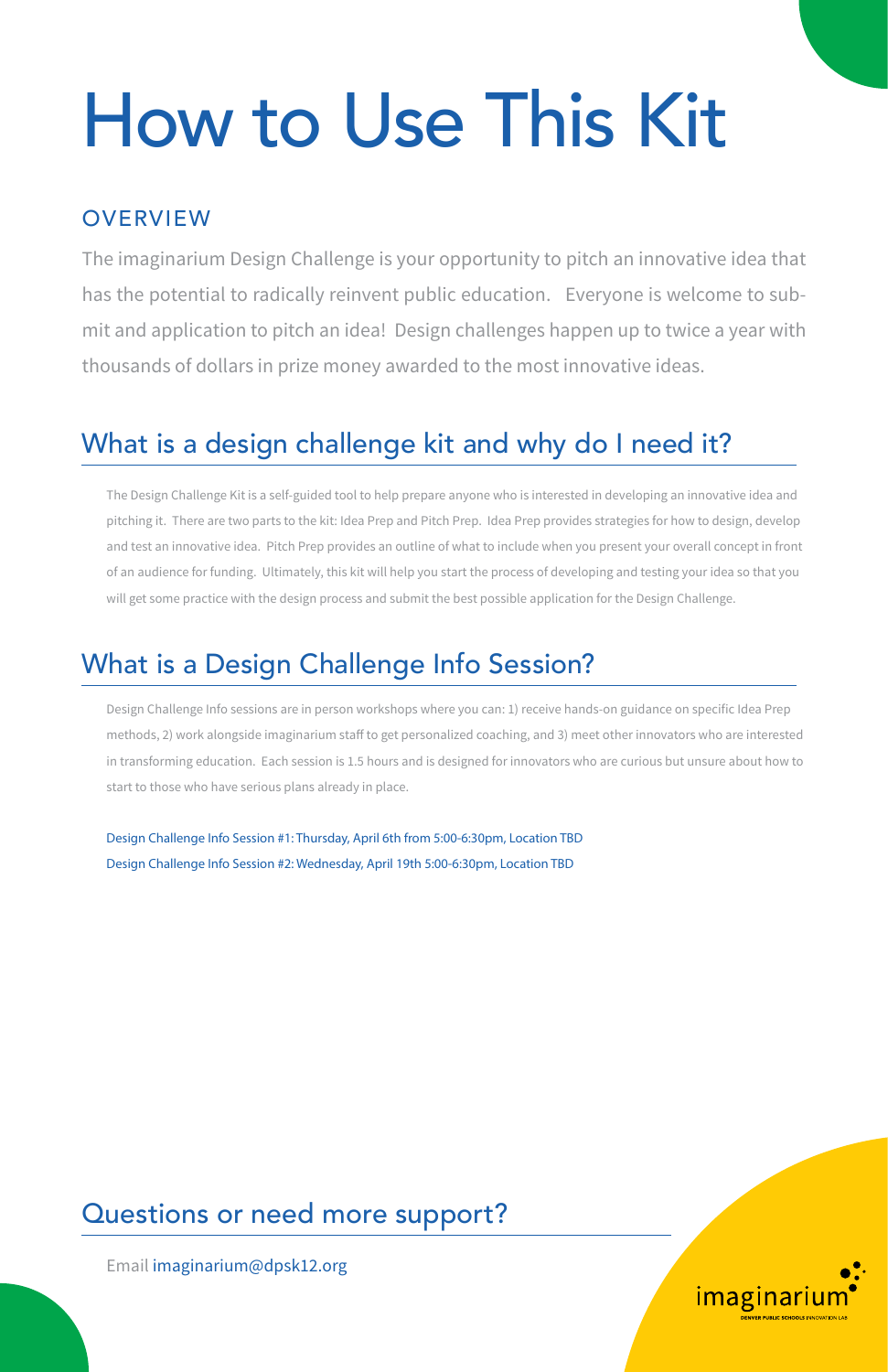# Design Challenge Kit

### Idea Prep



Build to test then share to learn



 Distill Create the narrative to make it live on.

### Pitch Prep



**ITTI** Pitch Kit





**图 Judging Criteria** 

### Good to Know

- $?$ ? FAO's
- **M** Rights & Responsibilities

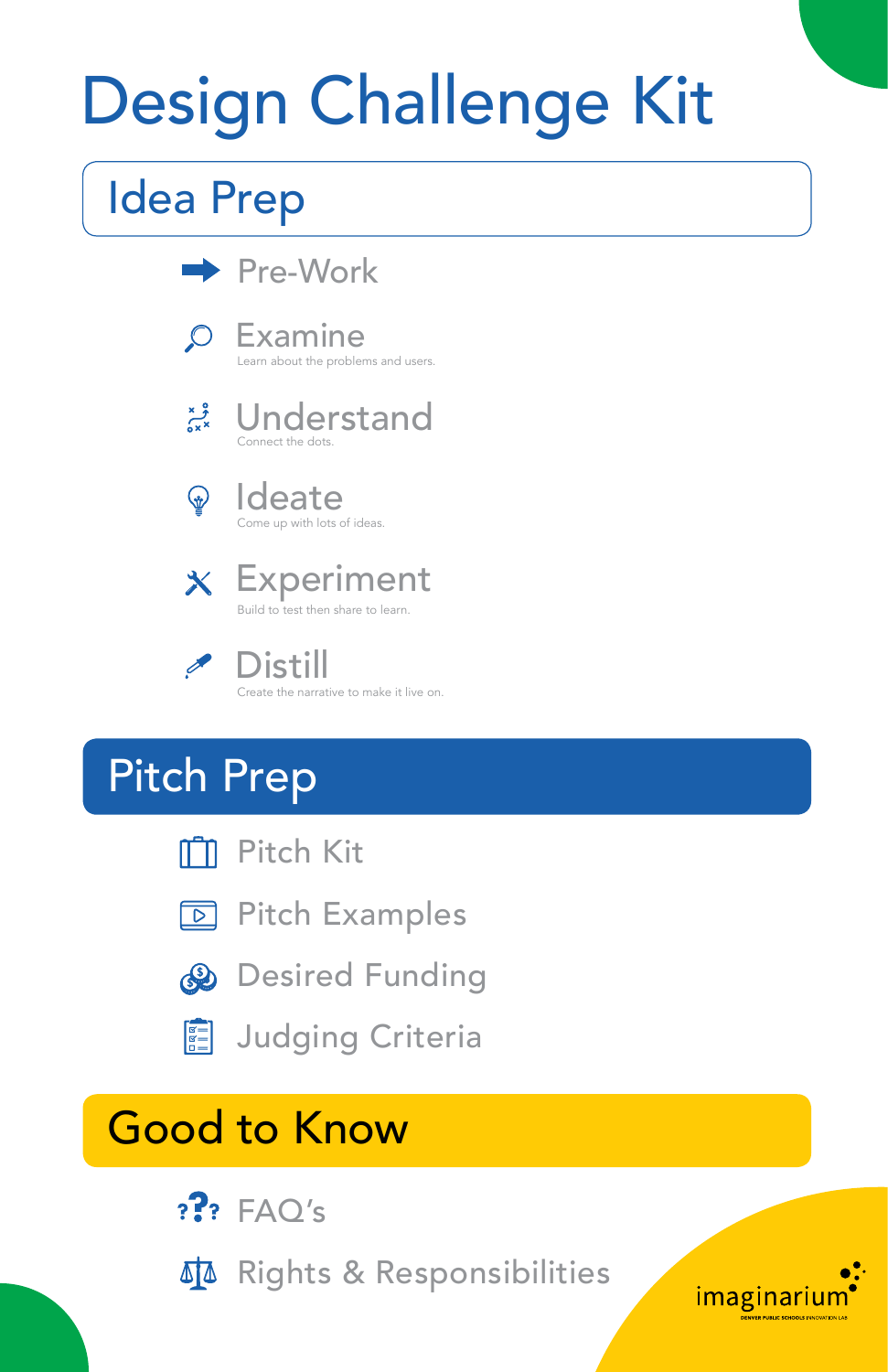

The problem statement is the foundation of what you're trying to solve and who you're trying to solve it for. You will use this as the backbone for shaping the research and exploration you do throughout the design sprint. As you learn more about your user needs and ideas, this statement can be updated to be more accurate.

| My team,                          | name of team                                         |  |
|-----------------------------------|------------------------------------------------------|--|
| is trying to help                 |                                                      |  |
|                                   | a group of people (teachers, students, parents, etc) |  |
| deal with                         |                                                      |  |
|                                   | a problem or pain point they have                    |  |
| We think the answer might be ____ |                                                      |  |
|                                   | your proposed idea (optional)                        |  |
|                                   |                                                      |  |

#### **FXAMPLE**

My team, Teacher Chat, is trying to help teachers and parents deal with infrequent and challenging communication. We think the answer might be some type of technology that automates notifications via text message.

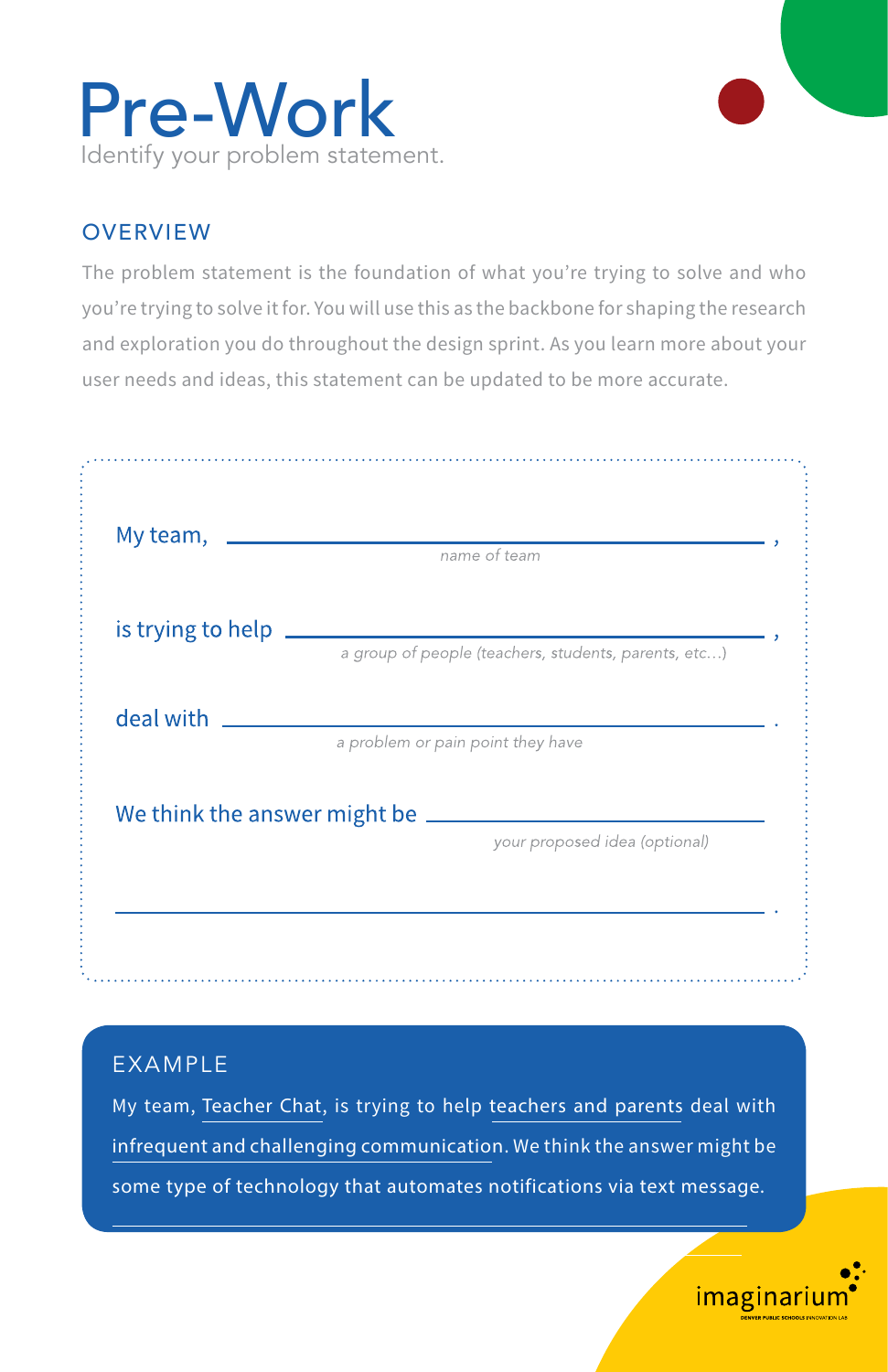



This phase is about framing the problem and business objective by feeding your head as much as possible about user needs. Leverage a range of methods including field work; quantitative, qualitative, and analogous research; competitive analysis, user and expert interviews, and whatever else can help inform what's happening related to your problem. Keep an open mind in this phase and allow yourself to be surprised. Just like a detective at a crime scene – it doesn't need to make sense yet, you're just collecting all the clues.

#### METHODS



#### EMPATHY INTERVIEWS

Find users, experts, and other stakeholders and go deep learning about their needs, emotions, and behaviors related to the problem. Leave your opinion out of it, and ask for open ended stories like 'tell me about how \_\_\_\_ shows up in your life' or 'tell me about a time \_\_\_\_ worked well.



#### MARKET ANALYSIS

Spend time uncovering information and inspiration that already exists in the world. Look inside and outside your industry for data, trends, competitors, and stories related to the topic at hand. Is anyone selling this already? How are other schools solving this? How are big companies solving it?



#### SPACE/PLACE VISITS

Get out from behind your desk and spend time where your users actually are. Stay long enough to see patterns, and use the AEIOU framework to help guide your observations to different variables: Activities, Environments, Interactions, Objects, and Users.

#### OUTCOMES

Research notes, user stories, and quotes captured on sticky notes. The more the better. You will come back to these stories throughout the process.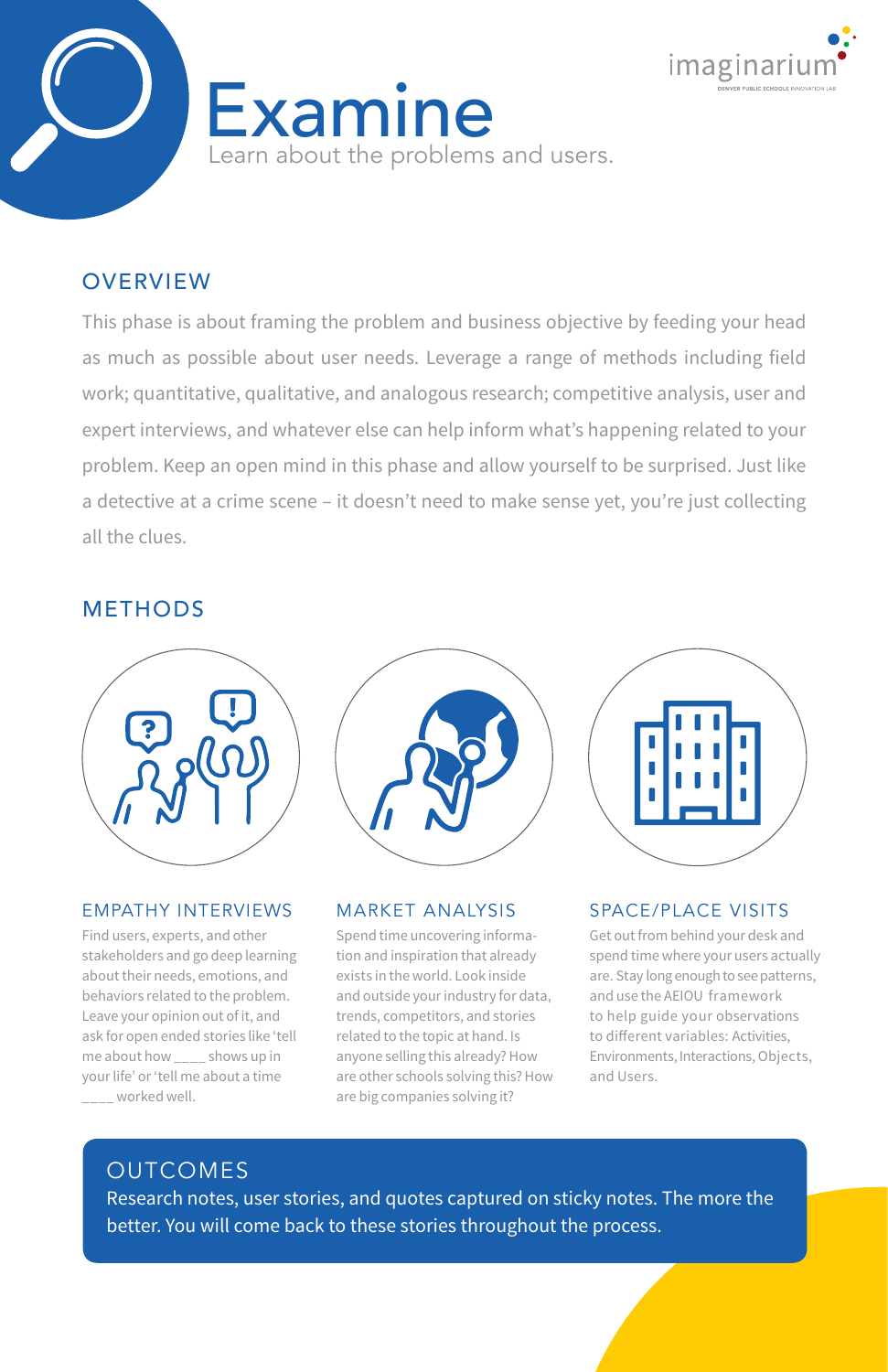



This phase is about synthesizing your research. We capture the research on sticky notes so that we can start connecting the dots between what we heard. Avoid the urge to come up with ideas or solutions, but rather focus on understanding the problem in a new way with deeper attention to the user's voice and needs.

#### METHODS



#### CLUSTERING

Group your sticky notes into themes. Name the themes based on deeper level emotions, behaviors, or pain points. Experiment with clustering in different ways and identifying unexpected connections.



#### INSIGHT STATEMENTS

If someone walked in the room and asked what the most interesting thing is that you've learned so far, what would you tell them? Distill it into a concise, provocative sentence that provides a new understanding of the user. Use the 'mad lib' above to help.



#### HOW MIGHT WE...

'How Might We…' is a simple phrase that helps us turn our new insights into questions that will inspire us to have lots of ideas. For example, if our insight was that students prefer to have more healthy options at lunch, we could create the question 'How might we give students more healthy options during meals?'. These questions will fuel our brainstorming of ideas in the next phase.

#### OUTCOMES

Several insight statements that highlight a deeper understanding of the user needs – these are the 'Ah-Ha!' learnings you came up with. Several 'How Might We…' questions to help spur new ideas in the next phase.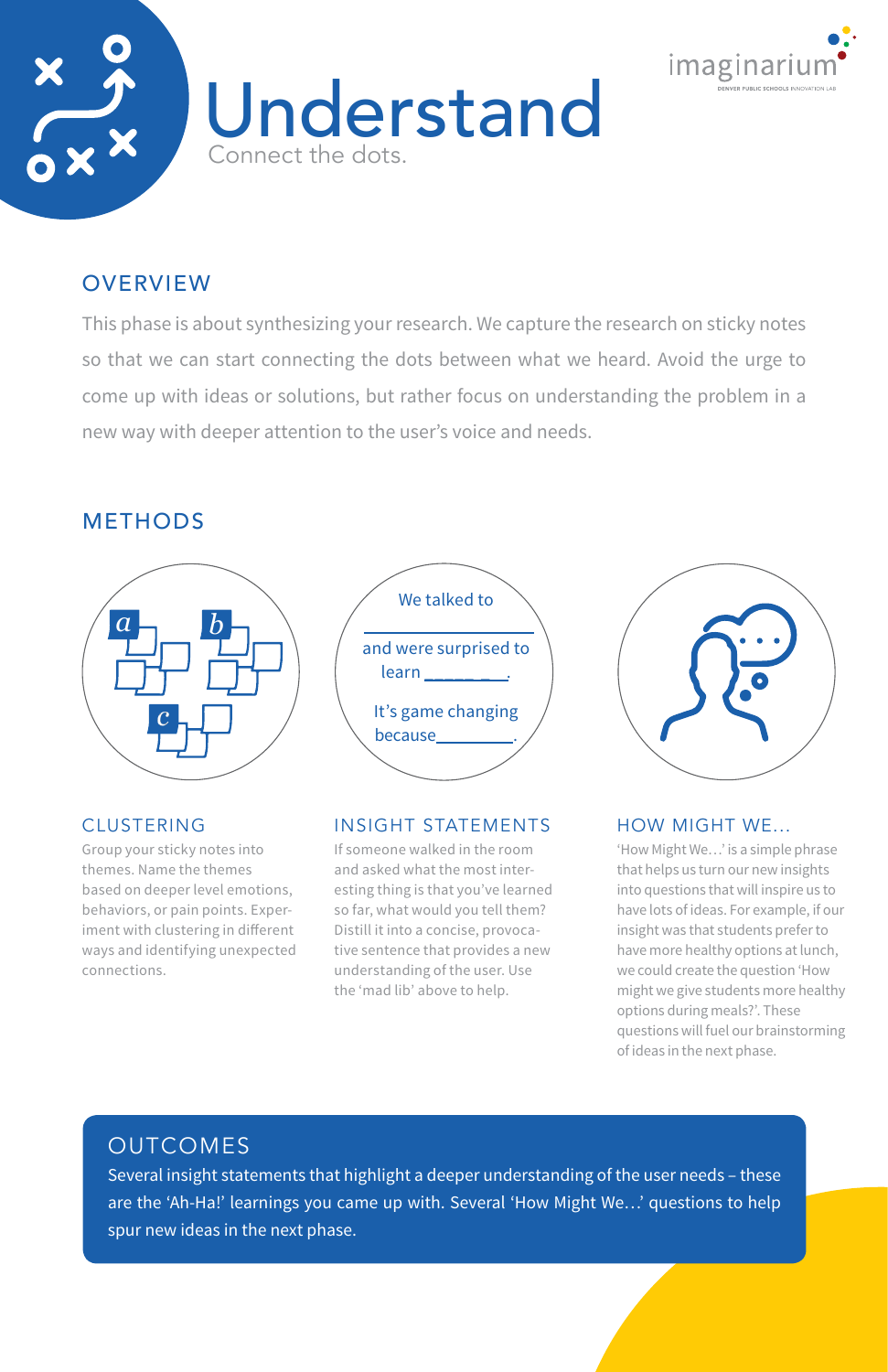



This phase is all about using brainstorming to come up with lots of ideas that solve your user's problems. Good ideas come from lots of ideas, so go for quantity. Getting past the obvious and creating something original isn't easy. If you have an idea already, put it aside and push yourself and your team to think wide and explore other possibilities. Save constraints like cost or time for the end - it's much easier to scale a big idea back than it is to make a safe idea interesting.

#### **METHODS**



#### SOLO TO GROUP IDEATION

Kick off by setting a timer and giving each person 5 minutes of solo ideation in response to the How Might We questions. Then have everyone share out their ideas, while the rest of the group uses the phrase 'Yes And…' to build on the ideas being shared out.



#### FRANKEN-IDEATING

Once you've got a bunch of ideas on the wall, have everyone grab any 3 random ideas off the wall. Give everyone 2 minutes to come up with an idea that mashes them together into a new idea. Run this activity several times.



#### VOTING

Use voting to help the group narrow down on top ideas in a fast but constructive manner. Rip a sticky note into small strips, and give each person 3 strips. Each person flags their favorite ideas, quickly highlighting where the most excitement is.

#### OUTCOMES

At least two top ideas or concepts to begin experimenting within the next phase.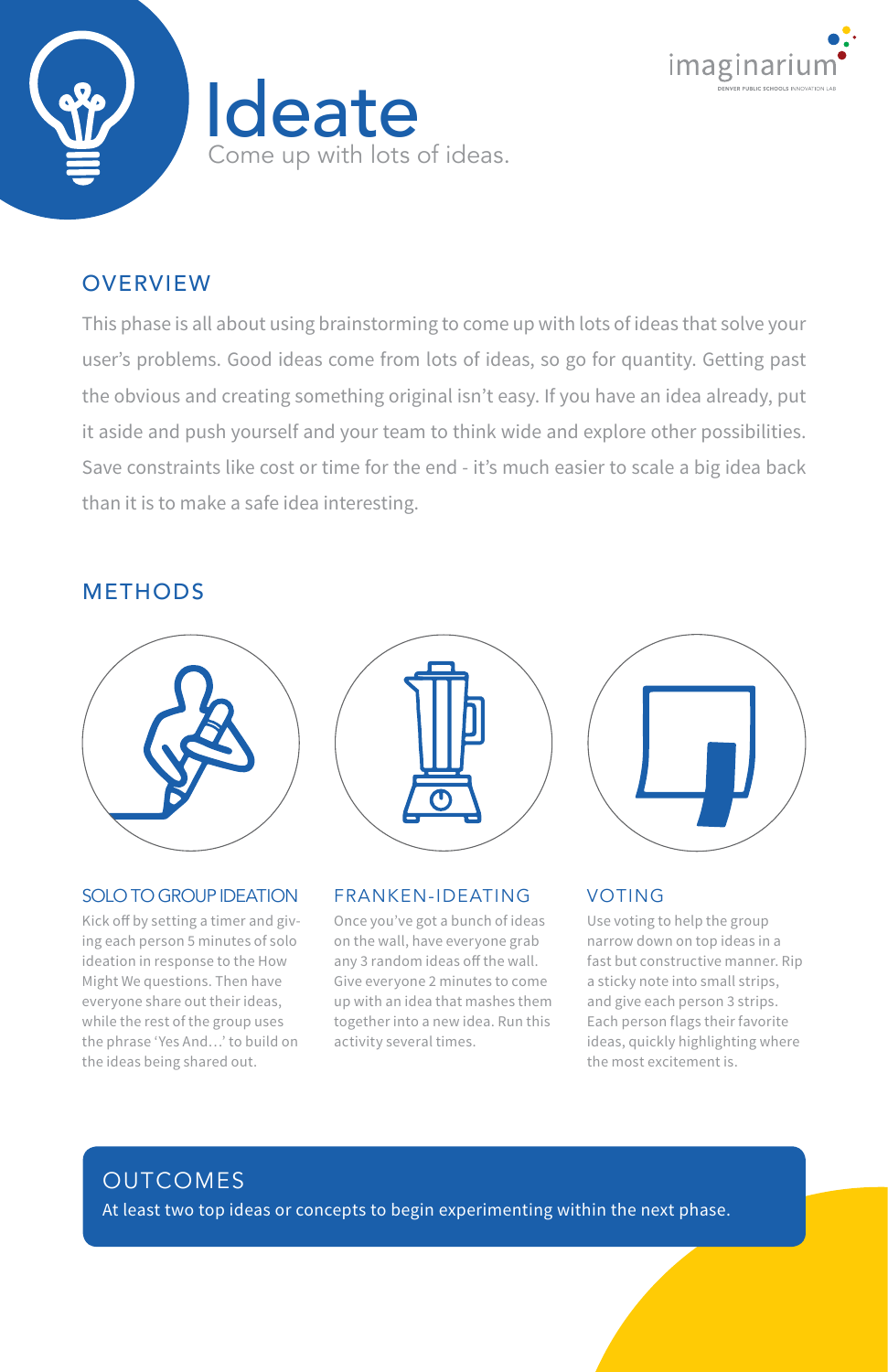



This phase is about answering some hard questions about why your idea might not work. Make a list of the biggest questions you have about your idea, then build some things to try and them. Our goal is to start cheap and fast, so set a timer and move quickly. It doesn't need to be expensive, so pull out the construction paper, cardboard boxes, and scotch tape. Share these prototypes with your users early and often – learning is the main priority in this phase.

#### **METHODS**



#### TEST THE PRODUCT: LOOKS LIKE/ FEELS LIKE

This is about building a physical version of your idea. Try methods like sketching, wireframing, and building using whatever supplies you can find. Recommended if you're building a product or device, such as a piece of furniture or mobile app.



#### TEST THE PROCESS: STORYBOARDING

Similar to a comic book, this is a frame by frame snapshot of how a user would interact with your idea. Draw out each scene and ask – what are they doing? Feeling? Interacting with? Recommended if you're testing a service or process, such as a better way for kids to get to school.



#### TEST THE EXPERIENCE: ROLE PLAYING

If your idea is more experiential, try setting up the environment full scale and acting it out. Establish roles, objects, and questions you want to answer. Attempt to fully immerse yourself in the scene, and understand how you feel as the user. Recommended if you're testing an interaction, such as improving school culture.

#### OUTCOMES

Several different prototypes that test your idea. Feedback and notes from various users you have shared it with. Remember, it isn't as important whether they like the idea or not instead focus on why they feel that way. Your idea should evolve because of this feedback.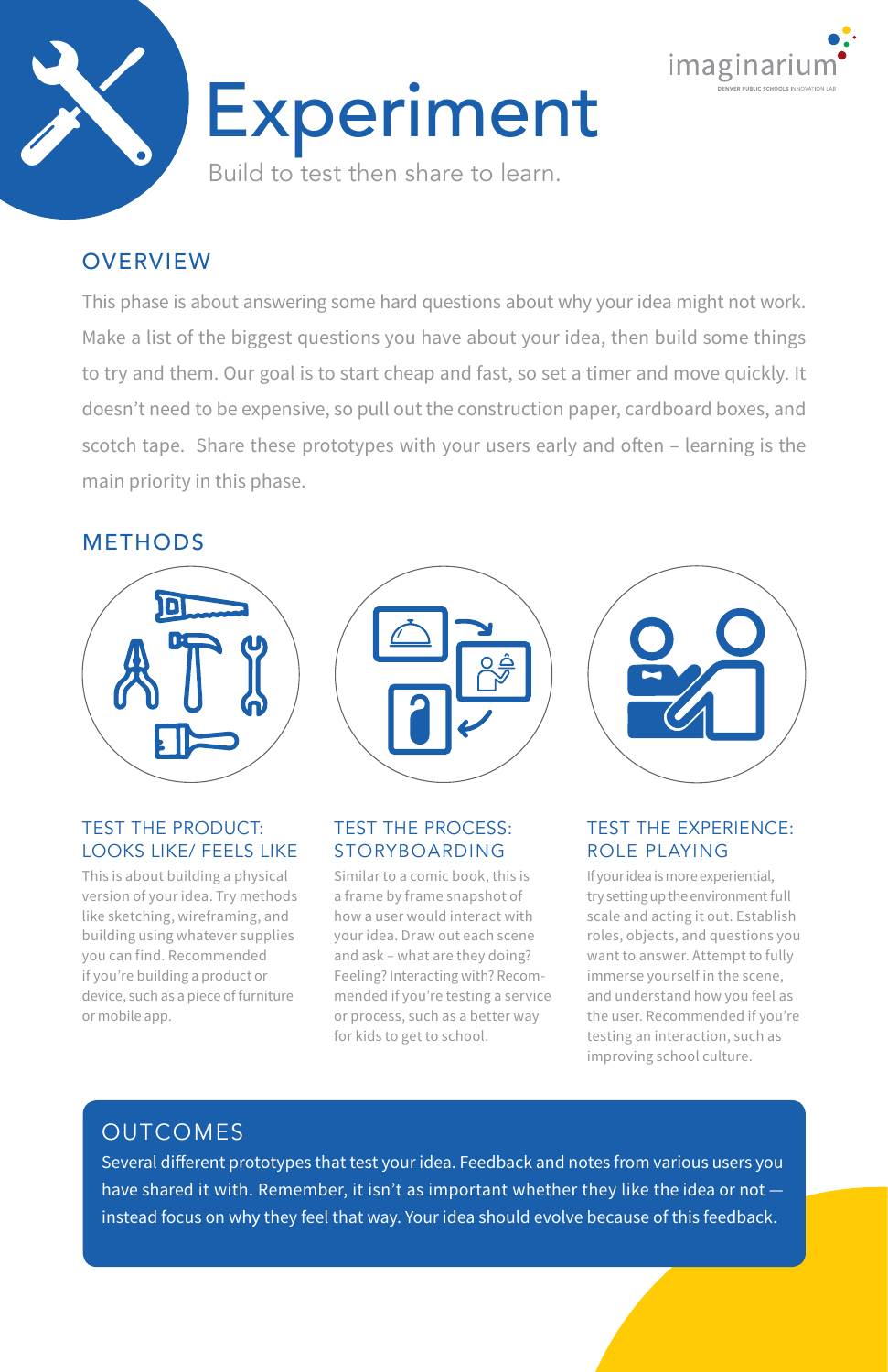

Create the narrative to make it live on.

Distill

#### **OVERVIEW**

This phase is about telling the story and making your idea actionable. Reflect on the outcomes of each phase – the research, the user insight, the idea, the prototypes and user feedback – and strip them down to the essentials for getting others excited about your idea. Talk about both successes and failures and how you got to the final solution. Include how to deploy and measure concept success.

#### METHODS



#### AUDIENCE EMPATHY

Spend some time thinking about who you will be communicating the story to. What excites them? What will be on their mind? What's the first question they're going to ask? What emotion or action do you want to leave them with? Work backwards from there.



#### STORY ARCS

Every good story follows an arc. What is the journey you can take your listeners on? How can you communicate the emotion and tensions you uncovered throughout the sprint? What is your ask of them at the end of the story?



#### VISUAL ARTIFACTS

Think beyond the slideshow format and explore ways to blend auditory, kinesthetic, and visual elements. Create fresh posters, sketch up user stories, and create prototypes for the audience. The more they can feel and experience, the more likely they will be to support it.

#### OUTCOMES

A concise, interesting story that summarizes the outcomes of each phase. Use this story to help create your final pitch – see the Pitch Prep section for all details.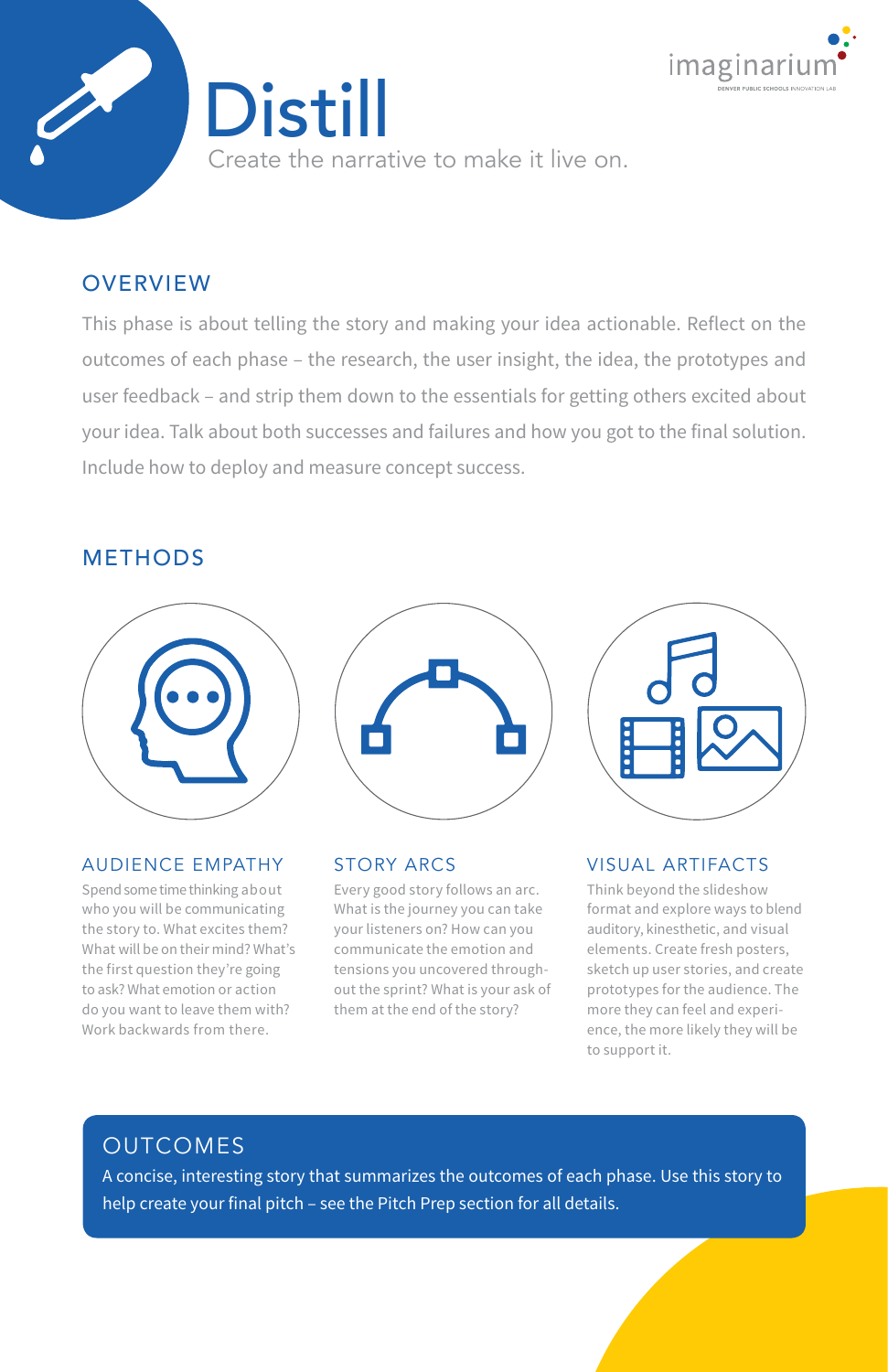### Pitch Components



How to create and deliver your pitch.

For the soft pitch, each team will have 3 minutes to present your idea. This means you have to be short, sweet, to the point, and also grab people's attention. For the soft pitch, teams must present without slides. Only finalists will be able to use slide decks.

#### INTRODUCTION

Who are you, and why are you and your team uniquely qualified to lead this idea? What makes you passionate about this work? Provide a short story to illustrate the background or inception of why you are compelled to address this problem.

#### PROBLEM STATEMENT

What is the educational problem you are trying to solve?

#### VALUE/IMPACT

Why does this problem need to be solved in education? Who is directly impacted by this problem?

#### SECRET SAUCE/INNOVATION

What is the unique solution or idea you are proposing in order to solve? How does idea solve the identified problem? Describe the main steps or features.

#### DESIRED FUNDING

How much money are you requesting (up to \$10,000 for startup business ideas and between \$500 to \$1,000 for smaller scale ideas)? How much will it cost to execute your solution and where will the money be spent?

#### MARKET ANALYSIS

What else already exists in the market? Why is this different?

#### USER RESEARCH

What evidence do you have of why people want or need this idea?

#### OUTCOMES

What do you hope to see change as a result of your solution? How will this work towards more equity for all students?

#### FINALE

Why should the judges and audience choose your idea?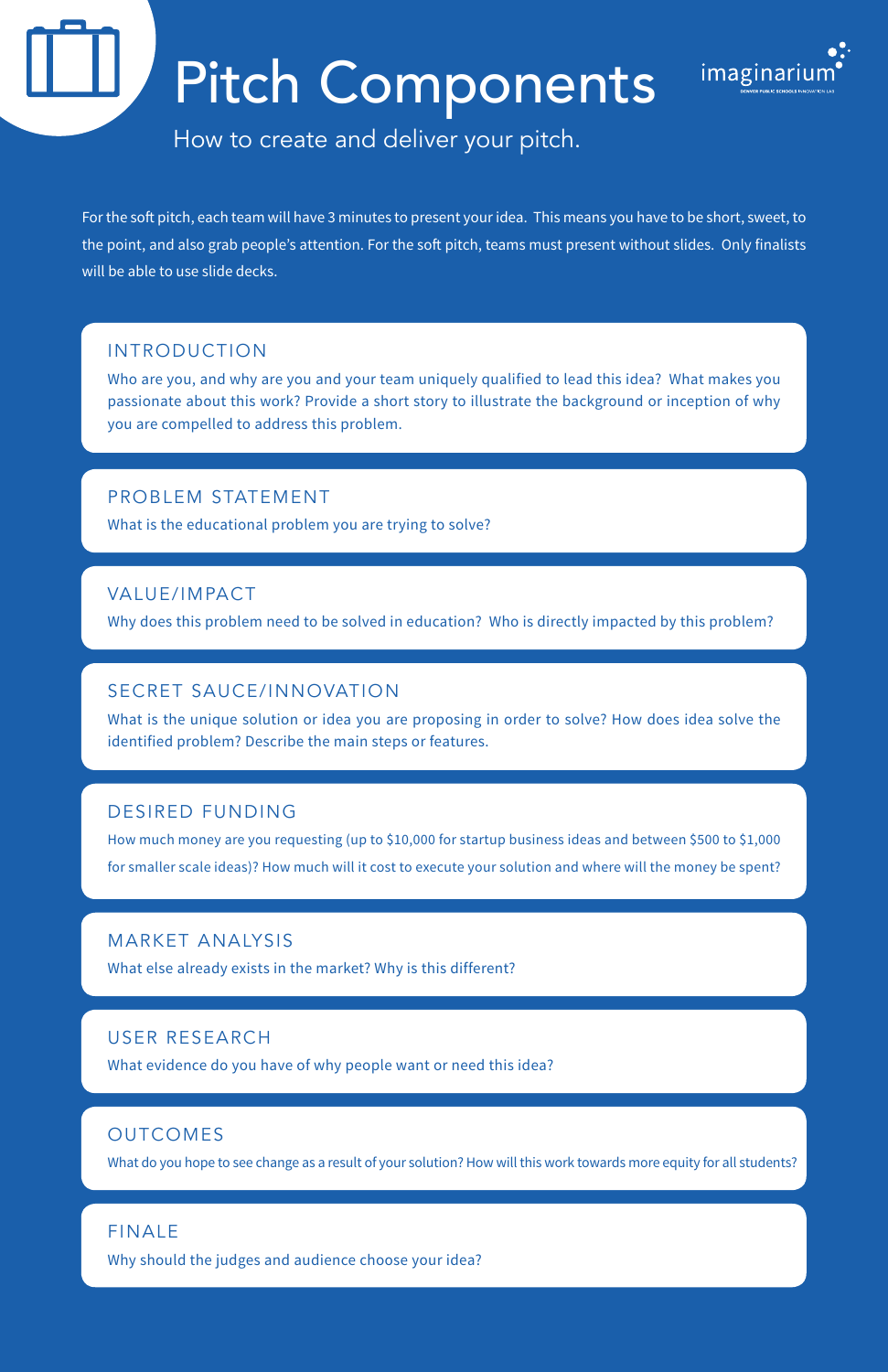## Pitch Examples



Need some inspiration? Watch how startups, entrepreneurs, global innovations, and others pitch their ideas to audiences, investors, and judges:

Louisiana Student Pitch, International High School, 4.0 Schools: (YouTube) <https://youtu.be/akbdsegoA3Q>

Rooted School, 4.0 Schools (YouTube) [https://youtu.be/GvM\\_QY4xMtc](https://youtu.be/GvM_QY4xMtc)

uCC, 4.0 Schools: (YouTube) <https://youtu.be/5tzaNdRDJ4w>

Operation Spark, 4.0 Schools (YouTube) [https://youtu.be/-q1o78VyDRs](https://youtu.be/5tzaNdRDJ4w) 

Henry May, CoSchool, Launchpad 2015: (YouTube) [https://youtu.be/oFCxfsSbJPw?list=PLZmXGL9dXEKJ4p8B60eQM](https://youtu.be/oFCxfsSbJPw?list=PLZmXGL9dXEKJ4p8B60eQMrD7Rgl-JsylD)[rD7Rgl-JsylD](https://youtu.be/oFCxfsSbJPw?list=PLZmXGL9dXEKJ4p8B60eQMrD7Rgl-JsylD)

Gavin Armstrong, Lucky Iron Fish, Launchpad 2015: (YouTube) [https://youtu.be/6cN1M0\\_abDw](https://youtu.be/6cN1M0_abDw)

Ayla Schlosser, Resonate, Launchpad 2015: (YouTube) <https://youtu.be/J3GpzqfLFeQ>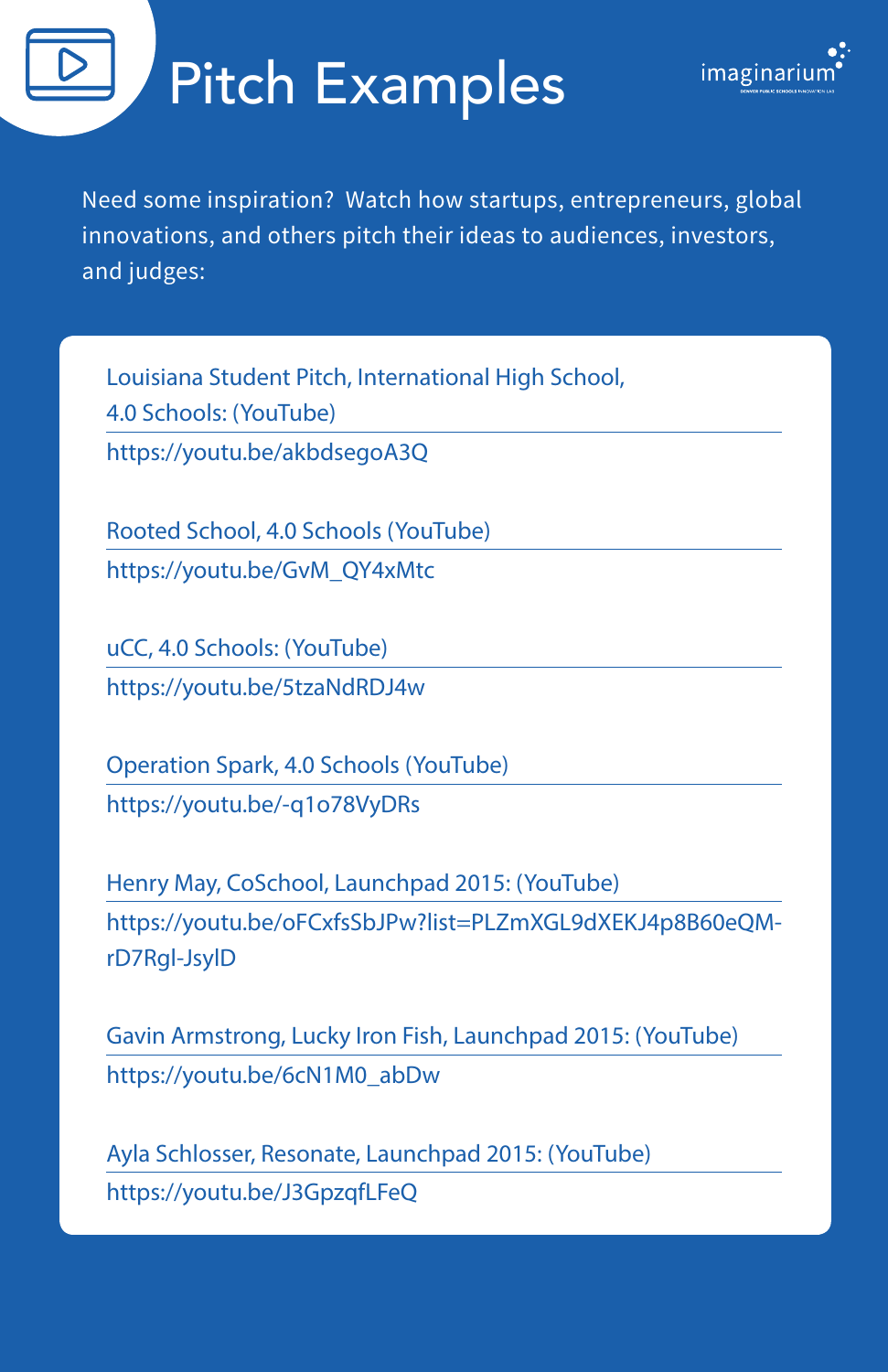# Desired Funding



Funding should be spent on idea execution and development (not planning).

A DPS school site must be connected to the idea execution in order to distribute funding.

DPS is required to enter into an Independent Contractor Agreement with anyone paid to provide professional services (i.e., programmer, videographer, graphic artist, app designer, etc.).

Contact Danna Ortiz ([Danna\\_Ortiz@dpsk12.org](Danna_Ortiz@dpsk12.org) ) with specific questions around award funding.

#### ITEMS THAT CAN BE FUNDED THROUGH THIS AWARD

#### **Contractor**

- Development and design
- Graphic Design
- Videography
- Content Expert/Consultant

#### **Technology**

- Devices & Hardware
- Software, online subscriptions, web hosting

Incidentals

- Books
- Materials
- Consumable supplies

Other event type resources

#### **ITEMS THAT CANNOT BE FUNDED** THROUGH THIS AWARD

Lawyers and legal fees (IP development)

Materials for students: i.e. books or devices to use in a classroom

Personal time to develop or work on the winning idea

#### TYPES OF FUNDING

Seed: A seed is a small-scale idea in its earliest stage that addresses a need in a classroom or school in DPS. Funding range up to \$2,000.

Startup: A startup is a medium-to large scale tested concept that addresses a need in multiple classrooms or schools in DPS. Funding range up to \$10,000.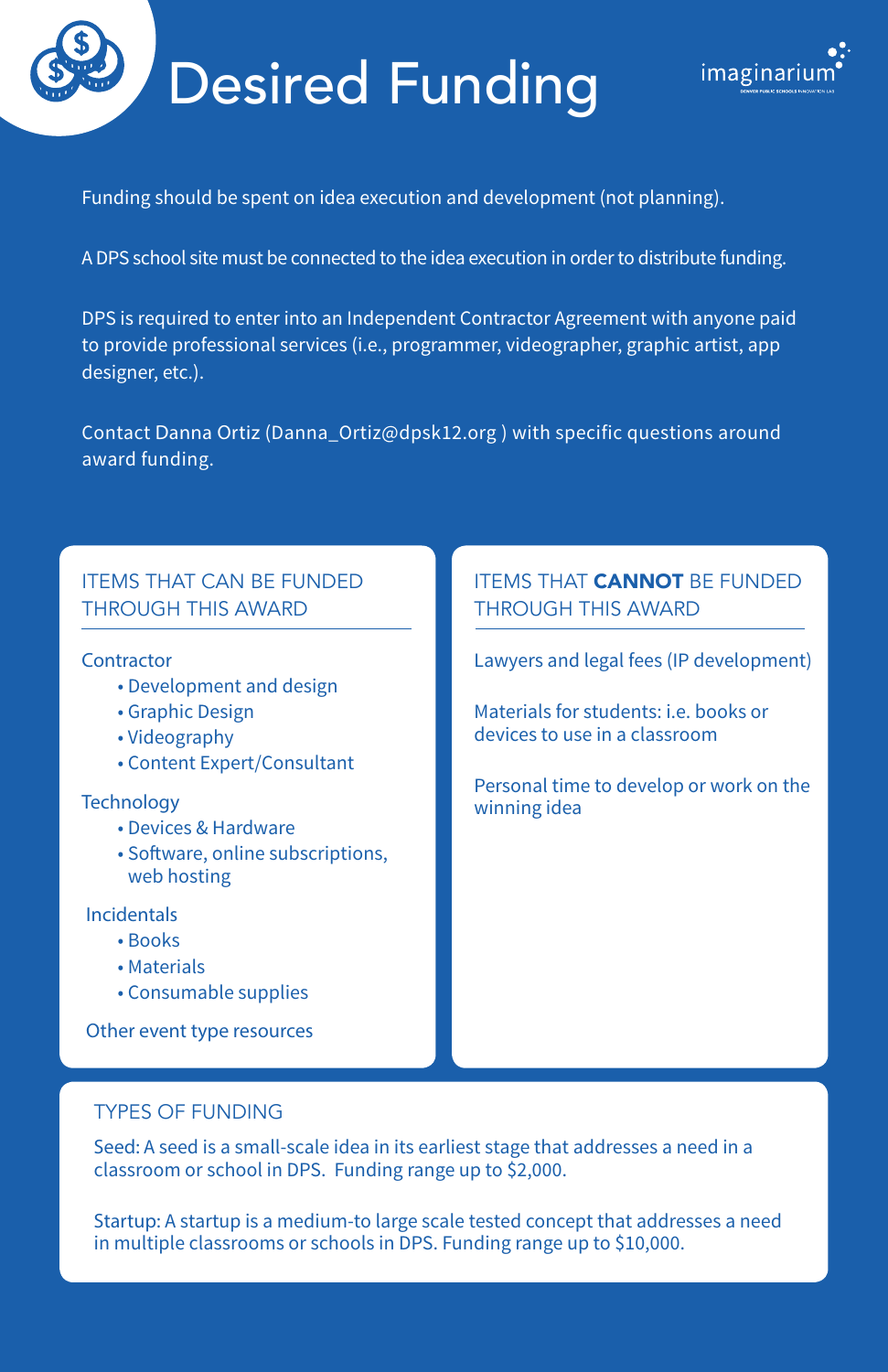# Judging Criteria



The following criteria will be used to evaluate the soft pitches and final pitches during the design challenge:

Innovative

Demonstrates novelty, uniqueness, and functionality, hence adding new value to education. Something that has not been done or tried before.

Solves a Need Provides a solution to a complex educational challenge.

Integrated with Denver Public Schools Solution addresses a need tied directly to a DPS school site.

Feasible

Scope of idea is feasible within the proposed budget. Small ideas may request up to \$2,000 in funding. Startup ideas (potential to become a viable business) may request up to \$10,000.

Promotes Equity

Idea promotes more equitable opportunities or helps overcome inequities within education.

Aligned with Denver Plan 2020

Aligned with at least one element of the Denver Plan 2020, Denver Public Schools' five-year strategic plan. See [http://denverplan.dpsk12.org/](http://denverplan.dpsk12.org/ )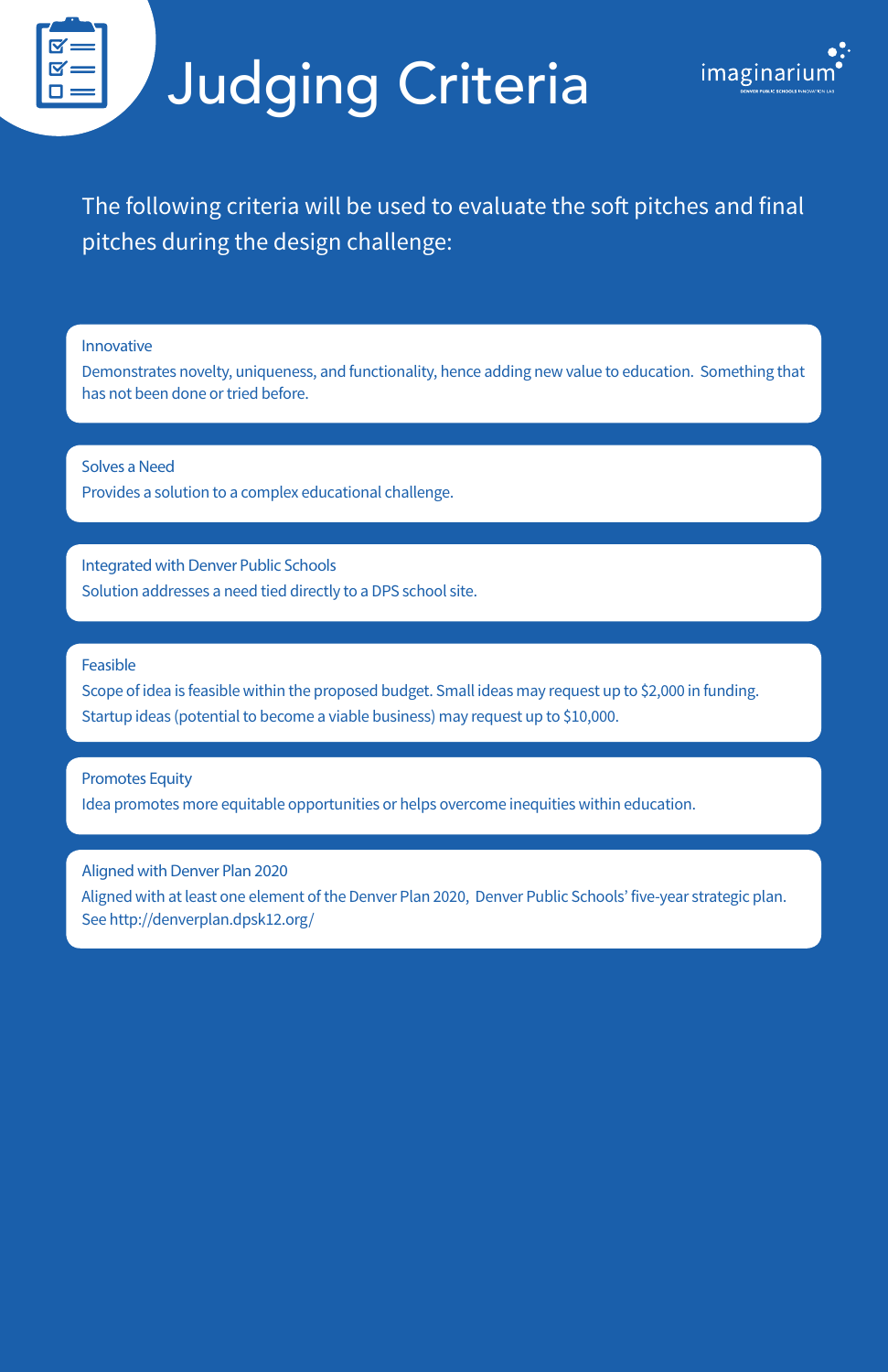



#### What is the imaginarium?

The imaginarium is Denver Public Schools' Innovation Lab. Our team uses design thinking and research and development methods to facilitate a process of stimulating transformative innovation at the school level and throughout the Denver Public Schools system.

#### What is a design challenge?

From parents and community members to teachers and students, we know that people care about and want to transform education, but where do they start? The imaginarium's Design Challenge is designed to give anyone a chance to be an innovator. Through the challenge, the best ideas are selected from crowdsourcing and judging, then they are funded and supported until they become reality. Ideas can be as small as individual classroom innovations or something that can be scaled system wide. We believe that there are many untested solutions that are ripe to be tried, they just need the opportunity and support to get started.

#### Why are we hosting design challenges?

Denver Public Schools' incremental performance gains are inadequate to close persistent opportunity gaps or ensure that all students leave our system prepared to thrive in college, career, and life. Transformational improvement will only result when we continually find and implement radical solutions to seemingly intractable problems in a thriving innovation ecosystem.

#### How does the design challenge work?

The flow of the design challenge goes like this:

- Design Challenge Application: Complete initial applciation to participate in Design Challenge
- Self-Guided Design Sprint: If your application is selected, complete key activities to learn more about your problem and refine your idea i prep for the Design Intensive
- Design Intensive: Participate in a day of Design Thinking and expert coaching to fully prepare you and your concept for Pitch Night
- Pitch Night: You'll have about 8 minutes to give your best pitch. The top ideas will receive funding and have the opportunity to receive ongoing support from the imaginarium
- Onboarding and continued support: Winning ideas begin working directly with the imaginarium and other mentors or experts in order to execute the idea and bring it to life.

#### How are the ideas chosen? What's the criteria?

We are looking for truly disruptive, innovative ideas that are game changers in education. Categories for judging and evaluation include: degree of innovation, how well it solves a need, being integrated within DPS, feasibility, promoting equity, and alignment with the Denver 2020 Plan.

#### What happens if my idea wins?

FIrst, woohoo! That's awesome. Second, you and your teammates will become clients of the imaginarium. From there, we will assign you a coach and work with you to develop your plan for development and execution. We will also help get you connected to outside experts who know how to get the job done. Support lasts for 1 year from the date of being onboarded.

Questions or need more support? Email [imaginarium@dpsk12.org](mailto: imaginarium@dpsk12.org )